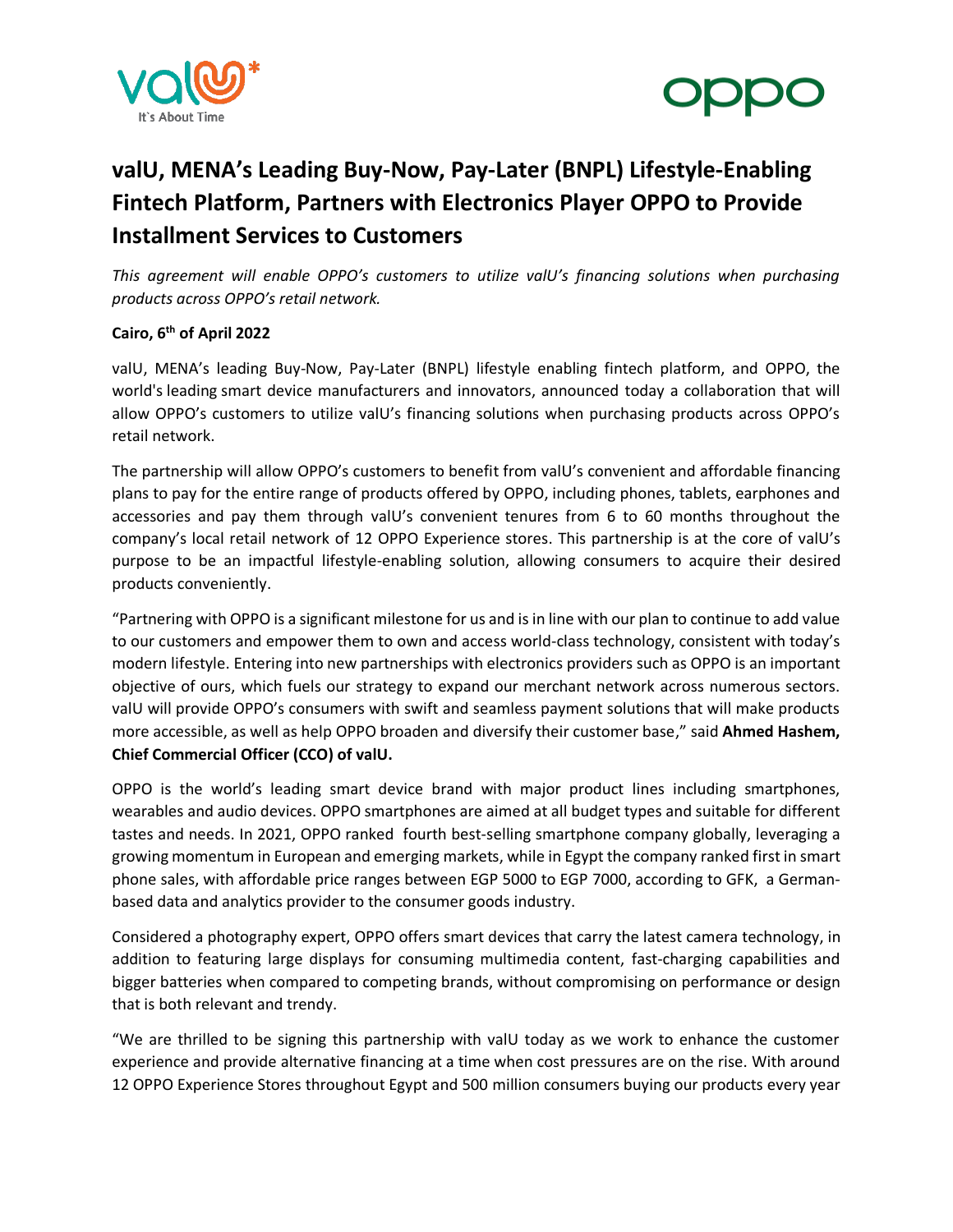



worldwide, we see clearly that demand for our products continues to grow. We expect this will allow us to not only expand our client base but enhance their access to our products throughout the country," commented **Owen, Retail Manager at OPPO Egypt.** 

valU has solidified its important role as the market leader in BNPL lifestyle enabling fintech solutions, serving as a gateway through which consumers can access seamless financing solutions. The success builds on the foundations laid in 2021 by the BNPL player, having made great strides to expand its service offering and sign several key partnerships in various industries with players such as the American University in Cairo, Saudi German Hospital in Egypt, and SODIC's Club S, Noon and Waffarha among others.

—Ends—

## **About valU**

A subsidiary of EFG Hermes Holding established in 2017, valU is the leading Buy-Now, Pay-Later (BNPL) lifestyle enabling fintech platform offering convenient and customizable financing plans up to 60 months. With more than 5,000 points of sale and over 300 websites, valU offers access to a wide network of retail and e-commerce providers across a diverse array of categories including home appliances, electronics, home finishing, furniture, residential solar solutions, healthcare, education, travel, and fashion, among others. As the first platform of its kind in the MENA region, valU customers can receive instant credit decisions through their devices and gain access to the ever-growing platform's partners.

## **For further information, please contact:**

## **The EFG Hermes Holding Public Relations Team**

[PublicRelations@EFG-HERMES.com](mailto:PublicRelations@EFG-HERMES.com)

#### **May El Gammal**

## **Group Head of Marketing & Communications at EFG Hermes Holding**

#### [melgammal@efg-hermes.com](mailto:melgammal@efg-hermes.com)

#### *Note on Forward-Looking Statements*

*In this press release, EFG Hermes Holding may make forward looking statements, including, for example, statements about management's expectations, strategic objectives, growth opportunities and business prospects. These forward-looking statements are not historical facts but instead represent only EFG Hermes Holding's belief regarding future events, many of which, by their nature are inherently uncertain and are beyond management's control and include among others, financial market volatility; actions and initiatives taken by current and potential competitors; general economic conditions and the effect of current, pending, and future legislation, regulations, and regulatory actions. Accordingly, the readers are cautioned not to place undue reliance on forward-looking statements, which speak only as of the date on which they are made.*